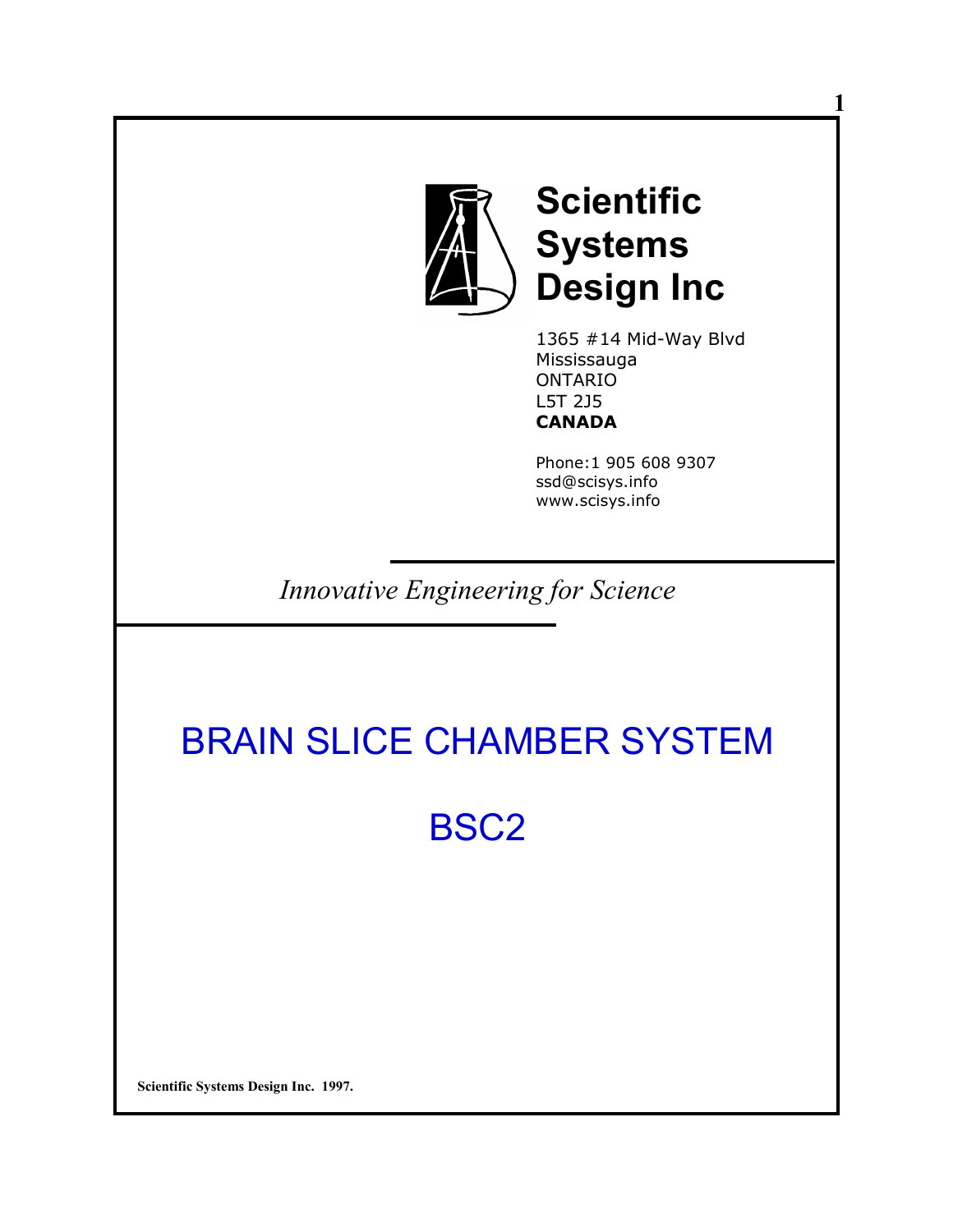# BRAIN SLICE CHAMBER

# CAUTION !

*YOUR BRAIN SLICE CHAMBER IS A PRECISION ENGINEERED TOOL FOR SCIENTIFIC RESEARCH. PLEASE TAKE A FEW MINUTES TO FAMILIARISE YOURSELF WITH THE CHAMBER AND READ THROUGH THIS SHORT MANUAL BEFORE ATTEMPTING TO USE THE SYSTEM.* 

*DO NOT UNDER ANY CIRCUMSTANCES OPERATE THE PTC03 TEMPERATURE CONTROLLER AND BRAIN SLICE CHAMBER WITHOUT ADEQUATE WATER IN THE LOWER CHAMBER OR WITH THE SENSOR PROBE REMOVED FROM THE CHAMBER END. THIS CAN CAUSE OVER-HEATING OF THE HEATER ELEMENT. A THERMAL FUSE IS LOCATED IN THE SLICE CHAMBER TO PREVENT WATER TEMPERATURE RISING ABOVE 70<sup>o</sup>C. DO NOT LEAVE THE CHAMBER RUNNING UNATTENTED FOR EXTENDED PERIODS OF TIME - PLEASE CONTACT US FIRST FOR DETAILS IF YOUR EXPERIMENTS NEED TO RUN OVERNIGHT AND UNATTENDED.* 

*DO NOT USE ALCOHOL OR SIMILAR SOLVENTS IN ANY CONCENTRATION ON ANY PART OF THE CHAMBER SINCE AS WITH MOST ACRYLICS, TMPERSPEX MAY FRAGMENT OR DEVELOP HAIR-LINE CRACKS.* 

| <b>CONTENTS</b>                                                                                    | <b>PAGE</b>                           |
|----------------------------------------------------------------------------------------------------|---------------------------------------|
| <b>1) CHAMBER DESCRIPTION</b>                                                                      | 3                                     |
| <b>2) CONSTRUCTION</b>                                                                             | 3                                     |
| 3) INSTALLATION AND OPERATION                                                                      | 3                                     |
| <b>SCHEMATIC DIAGRAM</b>                                                                           | 4                                     |
| <b>LOCATION</b>                                                                                    | 4                                     |
| <b>FILLING LOWER CHAMBER</b>                                                                       | 4                                     |
| <b>CONNECTION TO GAS MIXTURE SOURCE</b>                                                            | 5                                     |
| <b>TEMPERATURE CONTROL</b><br>Proportional Temperature Controller PTC03<br>Specifications of PTC03 | 5<br>5<br>5                           |
| CONNECTION TO TEMPERATURE CONTROLLER                                                               | 6                                     |
| CONNECTION OF THE PERFUSION FLUID SOURCE<br>Perfusion solution reservoir<br>Gravity or pump?       | 7<br>$\overline{7}$<br>$\overline{7}$ |
| <b>CONNECTION OF EXIT WELL</b>                                                                     | 7                                     |
| REFERENCE ELECTRODE CONNECTIONS                                                                    | 8                                     |
| 4) SINGLE CHANNEL OPERATION WITHOUT TEMPLATES                                                      | 9                                     |
| 5) SINGLE CHANNEL OPERATION WITH TEMPLATES<br><b>SCHEMATIC DIAGRAM</b>                             | 10<br>10                              |
| <b>6) MAINTENANCE</b>                                                                              | 11                                    |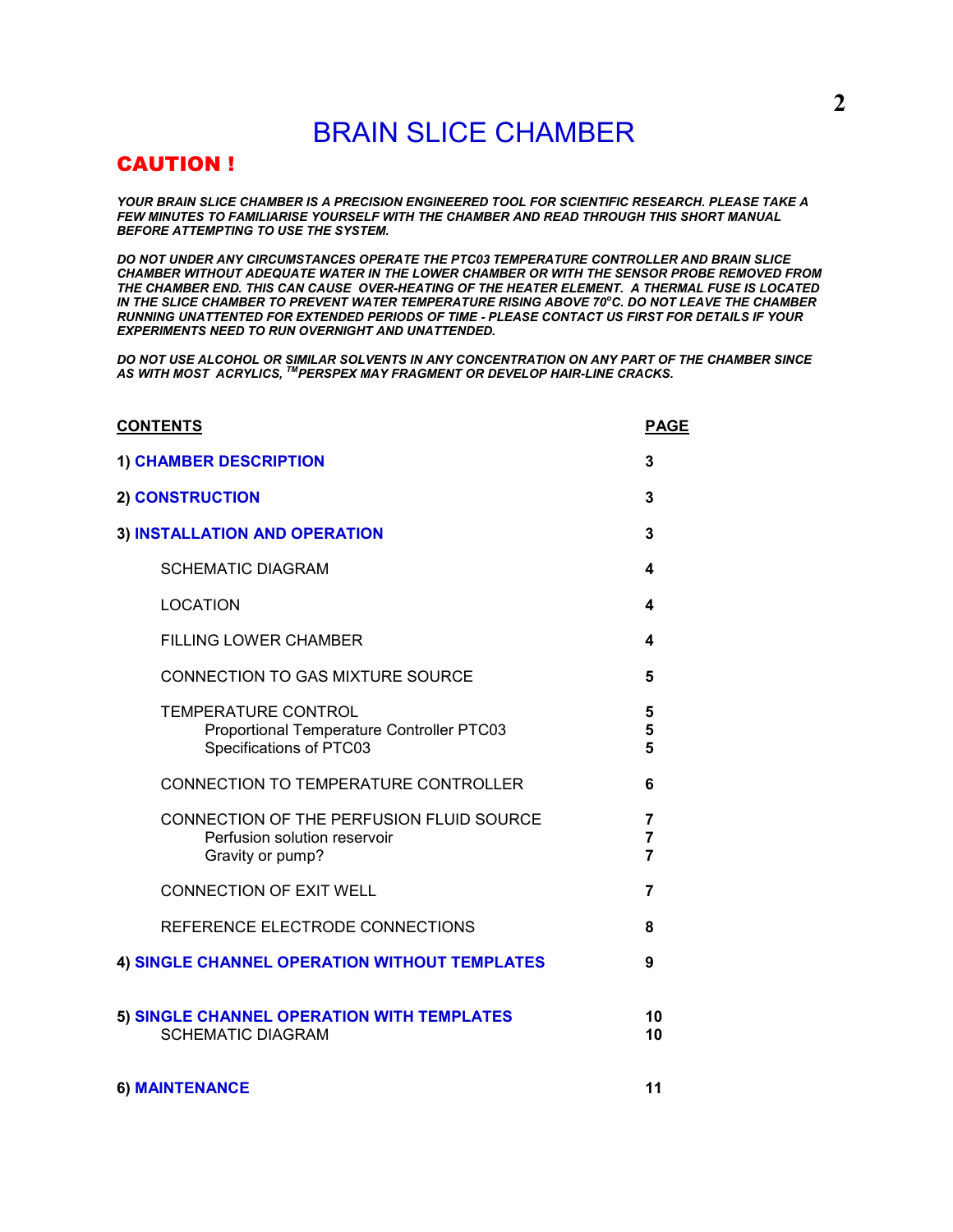#### **CHAMBER DESCRIPTION**

The BSC2 Brain Slice Chamber is designed to maintain isolated, living tissues *in vitro* and allow stable electrophysiological recordings to be made from the preparation. This chamber is designed for 'interface' method of maintaining slices. Temperature is maintained by a proportional control heating system.

#### **CONSTRUCTION**

The chamber is constructed from two cylindrical blocks of acrylic, and mounted on a base-plate of the same material for securing on to a table. The diameter is 100mm, height is 70mm, base plate diameter is 130mm. The lower section maintains the desired temperature and provides a moistened 95% oxygen, 5% carbon dioxide gas mixture to the upper section. The gas mixture is deflected across the surface of the slices located centrally by an acrylic lid. The slices rest on a sheet of lens tissue in the flat area in the centre of the chamber. In addition it is possible to use acrylic templates provided with the chamber with one channel. The template helps to decrease the dead-space volume of solution and therefore allow more rapid changes of test solutions. Pre-oxygenated perfusion fluid enters the main body through a fine bore PTFE tube which spirals in the heated distilled water contained in the lower chamber and enters the upper part at the base of the flat slice area. The solution then exits by means of capillary action with lens tissue which is made to wick the perfusion solution into an exit well. A suction line or the return line from a pump is attached to the exit well to remove or re-circulate the perfusion solution.

#### **INSTALLATION AND OPERATION**

Once all packing material has been removed, please take some time to examine the construction of the chamber. Remove and identify : one single channel insert, one dual channel insert and one lid.

#### **DO NOT CONNECT THE TEMPERATURE CONTROLLER TO THE CHAMBER UNTIL IT IS FILLED WITH DISTILLED WATER — SEE BELOW.**

There is one perfusion solution feed line located on top of the chamber. A second port is the feed for oxygen/carbon dioxide mixture to the ceramic air stone located in the lower chamber. The heater element connecting cable is fitted with a blue three pin plug for connection to the PTC03 or PTC04 HEATER socket. The sensor for temperature control is fitted with a seven pin plug for connection to the SENSOR socket.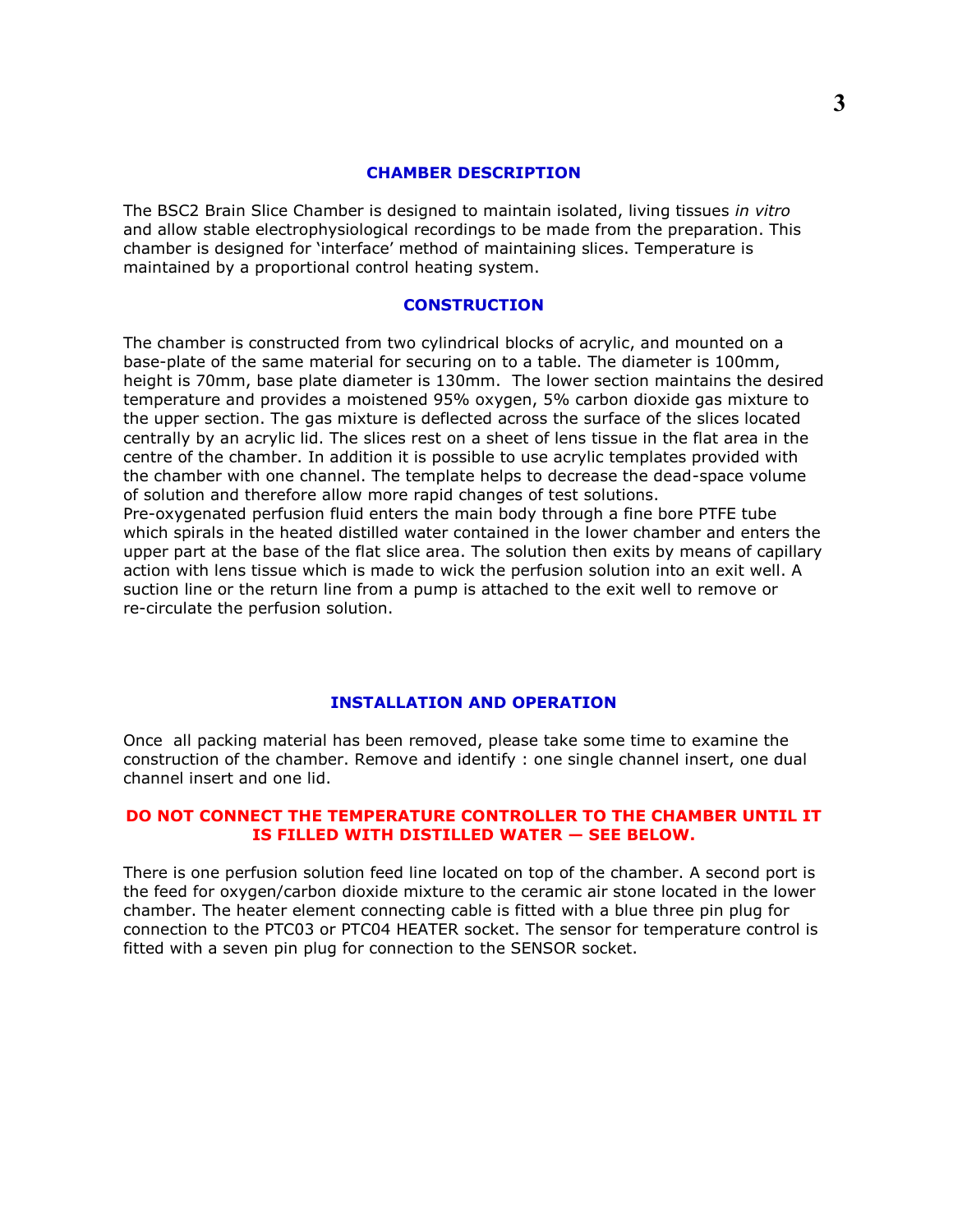# **SCHEMATIC DIAGRAM VIEW FROM TOP** O **2 5 1**  $\circ$ **1 Perfusion solution feed 2 Ceramic airator 6 3 & 4 Heater and sensor elements 2 5 Acrylic lid with hole 7 6 Deflector plate 1 7 Soln. exitVIEW FROM SIDE 3 4**

# **LOCATION**

The chamber should be secured to a solid, smooth table surface. The fixing holes in the base can be used to mount small magnetic bases if a steel table is used. The baseplate must not become distorted through securing on to an uneven base. Do not over tighten fasteners on the holes provided.

## **FILLING LOWER CHAMBER**

Once secured, fill the lower chamber with approx 110 mls of distilled water using a syringe fitted with a plastic tube capable of being inserted into one of the vent holes on the upper section. Make a note of the fill level which should be seen to completely immerse the heating element visible in the lower chamber and be 2 to 4 mm below the junction between the upper and lower sections of the acrylic chamber. Check this level routinely on a daily basis before switching on the power to the system. Once a week at the end of the day **switch off the power** and use a fast vacuum line to completely suck out the distilled water in the lower section, rinse and refill with fresh distilled water as before to the correct level before switching on power. This operation prevents the growth of foreign matter.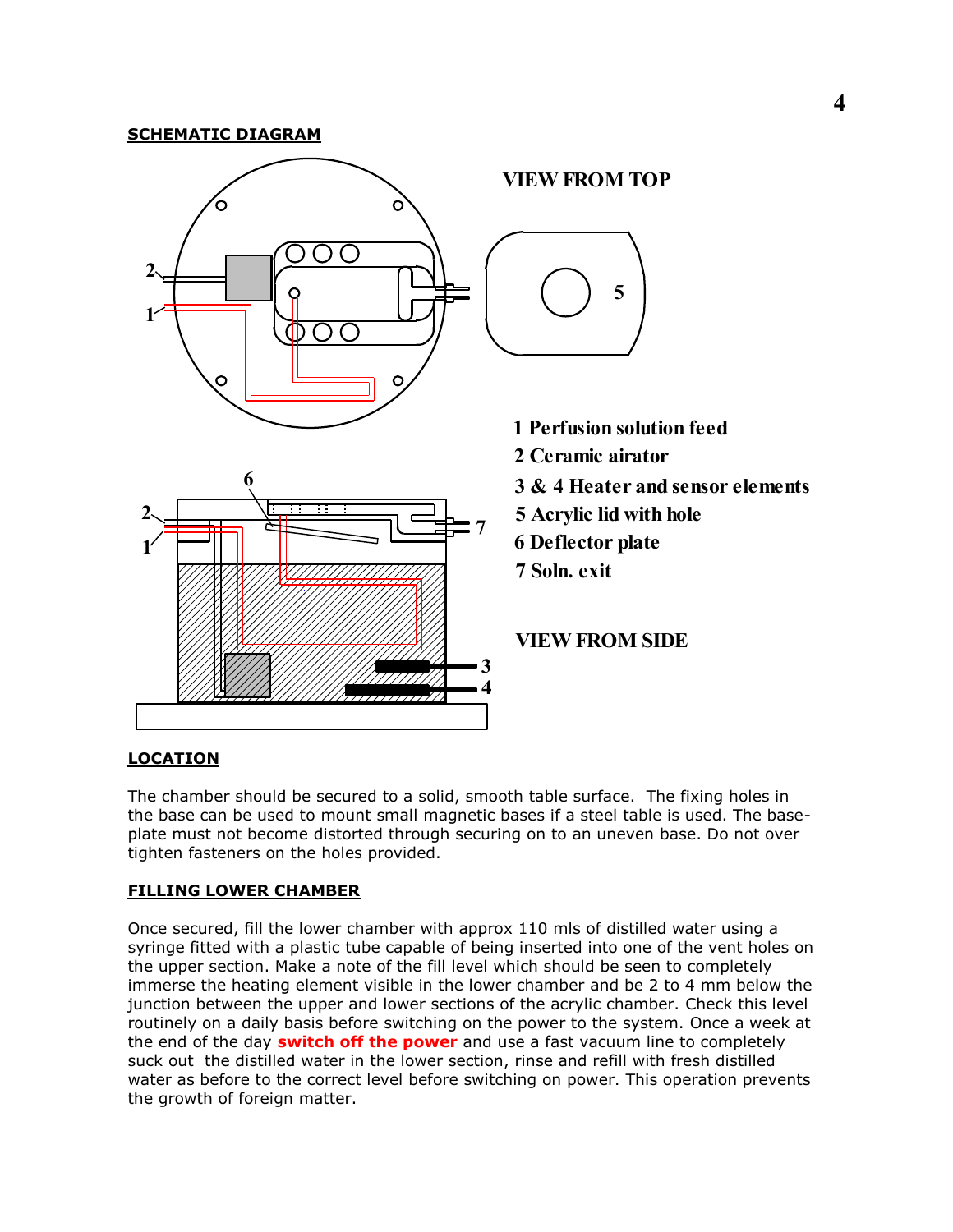### **CONNECTION TO GAS MIXTURE SOURCE**

The gas mixture source should have a secondary flow regulator for fine adjustments. Although the warmed distilled water in the bottom of the chamber will provide much of the humidity in the upper chamber, it is very important to have the gas mixture pre-humidified before it enters the chamber. This is usually done with a 'gas wash bottle' fitted with a sintered glass bubbler.

In addition to providing warmed and moistened gas to the upper chamber, this gassing is necessary to keep the lower section distilled water stirred for efficient feed-back from the heater to the sensor connected to the PTC03 Temperature Controller.

#### **TEMPERATURE CONTROL**

#### **Proportional Temperature Controller PTC03**

The PTC03 is a temperature control unit designed for use with the chamber. A low voltage direct current output with low noise characteristics is used to power the heating element contained within the lower chamber together with a sensor for feedback proportional control. The required temperature is set using the front panel control with a digital readout of set temperature. When the display selector is set to control, the display reads the temperature of the control sensor. Provision is also made to display the temperature from an optional monitor sensor if this is being used. Full control is reached within 20 minutes at a setting of  $40^{\circ}$ C, with an ambient of 20 $^{\circ}$ C. Set temperature must exceed ambient by  $2^{\circ}$ C minimum.

#### **Specifications of PTC03**

| Readout accuracy   | $+/- 0.1$ degrees centigrade                              |
|--------------------|-----------------------------------------------------------|
| Control accuracy   | 0.5°C below set temperature maximum difference.           |
| Control stability  | Not more than $+/-0.1$ <sup>o</sup> C from control point. |
| Output power       | 36 Watts Max.                                             |
| Output type        | D.C. Proportional control                                 |
| <b>Sensors</b>     | Pt100 Platinum Resistance (Control & Monitor)             |
| Power requirements | 110V / 240V +/ - 10% 50 W, 60/50 Hz                       |
| <b>Dimensions</b>  | 120H x 200W x 280D                                        |
| Weight             | 4 Kg                                                      |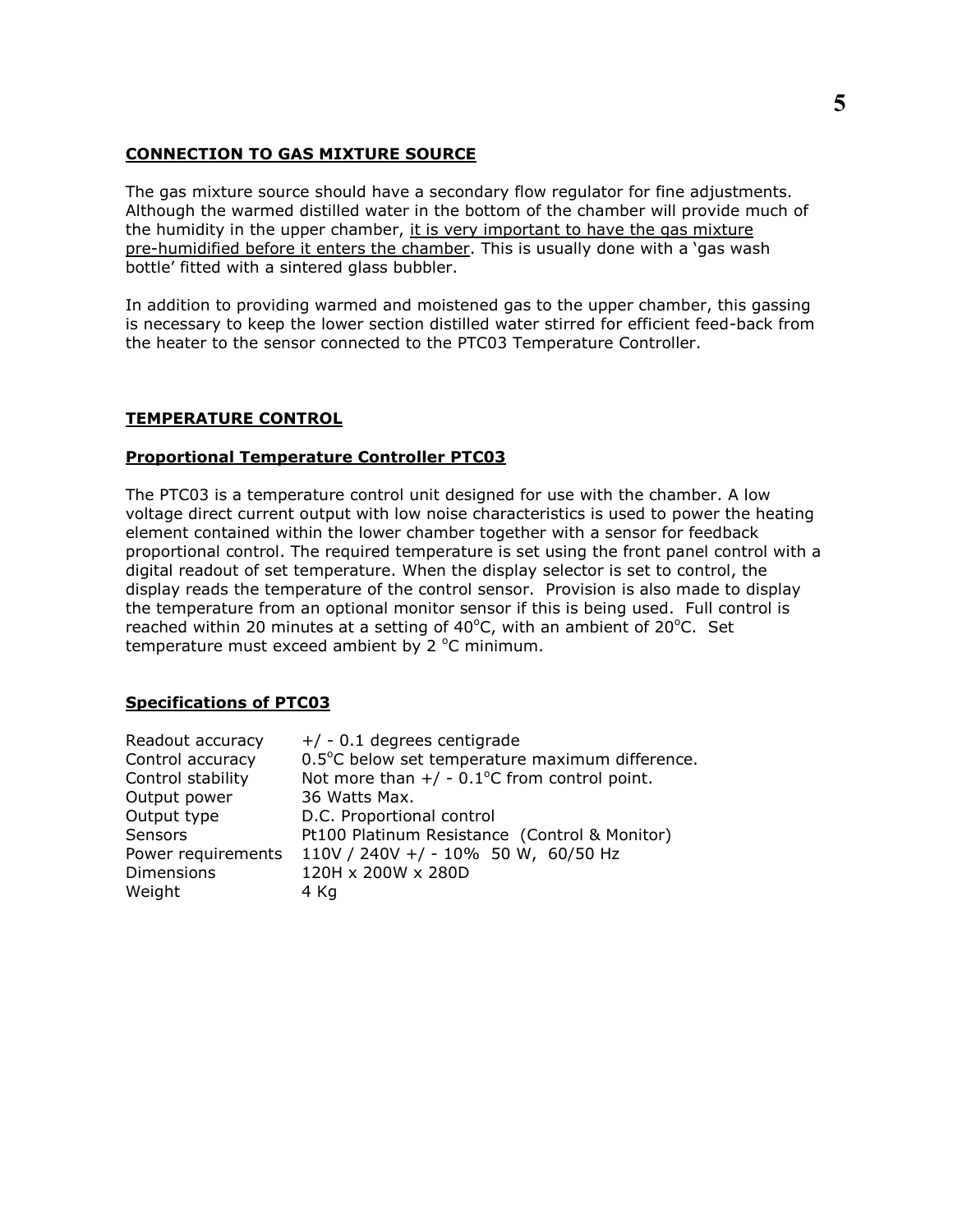### **CONNECTION TO TEMPERATURE CONTROLLER**

Check that the chamber lower section has sufficient distilled water. Check that the SENSOR probe and HEATER elements are screwed in tight into their holes on the side of the chamber, that there are no leaks here and that the plug ends are connected to the PTC03 Temperature Controller sockets. Connect the mains power lead to a suitable socket **WHICH MUST HAVE AN EARTH CONNECTION** for safety and low noise operation. Turn on the power switch located on the rear of the PTC03. On the front panel the 'LINE ON' light should now be on. Move the selector switch to 'SET', a light above the temperature adjustment knob will turn on to indicate 'SET' mode. Adjust the knob and read the LCD display to set to a desired temperature in  $\degree$ C. Once set, move the selector switch to 'CONTROL'. Assuming you have selected a temperature at least two degrees above ambient, the 'HEATER ON' light will glow brightly or dimly depending on how close the lower chamber temperature is to the set temperature.

*NOTE.* The temperature shown on the front panel display will be the temperature of the lower chamber distilled water. The temperature achieved in the upper chamber at the location of the preparation depends on a number of factors principally:-

- 1) Ambient temperature
- 2) Incoming gas mixture flow rate
- 3) Perfusion fluid flow rate and initial temperature (e.g. from the refrigerator?)

As long as the above factors are quite stable during the course of an experiment, there is a fixed temperature differential between the upper and lower sections of 3 to 4 degrees centigrade. Given this differential, the PTC03 effectively controls the upper chamber temperature which should be monitored with an independent miniature (eg. thermocouple type) temperature probe. Allow at least 10 to 15 minutes for the system to equilibrate, and approximately 5 minutes for a  $5^{\circ}$ C temperature increase but 20 to 30 minutes for a  $5^{\circ}$ C temperature decrease.

*As part of our program of continual improvements, provision is already made on your PTC03 circuitry for a plug-in monitor temperature sensor (select MONITOR on switch). This sensor will be available in the future.*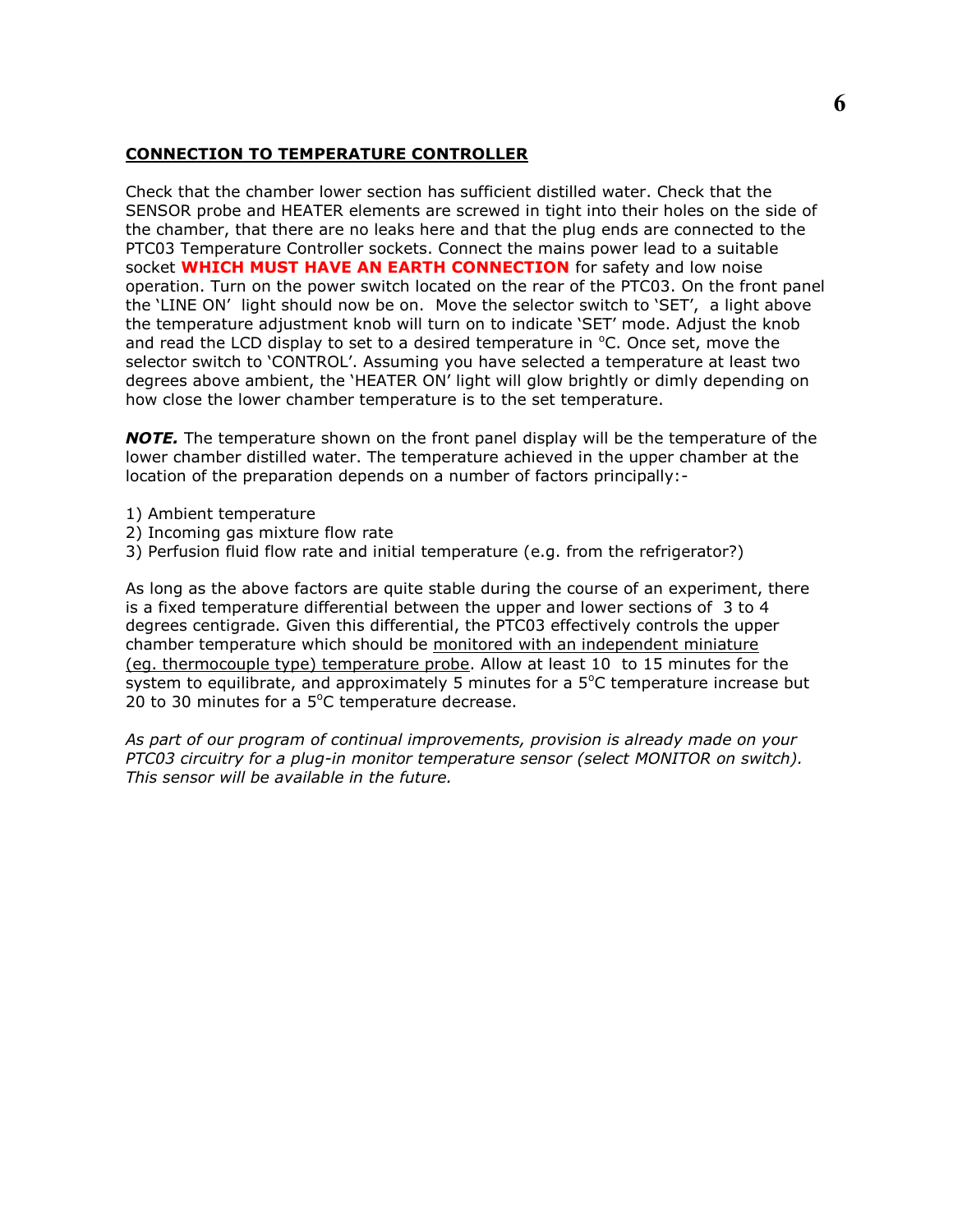#### **CONNECTION OF THE PERFUSION FLUID SOURCE**

The single channel solution enters the chamber from the top via plastic connectors and emerges at the mid point within the chamber slice area as shown on the diagram earlier.

#### Perfusion solution reservoir

The perfusion solution reservoir should be continuously gassed with 95% O2 / 5% CO2 gas mixture at a temperature close to but not exceeding the final temperature utilised in the slice recording chamber. The reservoir is usually immersed in a water bath set to the desired temperature. This is necessary because bubbling at a lower temperature dissolves more gas into solution: when the fluid is heated at the chamber end this gas is liberated in the form of small bubbles in the line - since warmer solutions hold less dissolved gas. The bubbles can then cause undesirable artefacts such a movement of slices, alteration of fluid levels and 'popping' noises in electrophysiological recordings.

#### Gravity or pump?

Typically the simplest and cheapest system is gravity feed such as a raised bottle with a side exit, filled with the desired perfusion fluid. A blood-drip set arrangement allows the flow rate to be monitored easily, in addition the flow adjustment 'pinch clamp' is usually easy to operate. However the disadvantage is that control of flow rate is affected by the changing fluid height in the bottle and the unreliable nature of the 'pinch clamp' which may cause fluctuations in the flow rate over time. There are now many 'multi-barrel' peristaltic pumps available for the control of flow with a wide range of flow rates. Select ones with reduced pulsation (more barrels and/or air buffer and/or narrow gauge tubing).

#### **CONNECTION OF EXIT WELL**

The exit well is located to the opposite end of the input to direct flow across the surface. The fluid is made to flow across the flat area of the chamber by the capillary action of lens tissue which is placed on the base area. The lens tissue is then tapered into the exit well where it guides the fluid for removal. A suction line or the return line of a peristaltic pump is usually attached to the exit well connector. Alternatively a piece of cotton thread is inserted into the exit tube to guide the solution out into a collection point.

If a vacuum line is being used, it should be connected via a waste bottle to smooth out any irregularity. Typically a high pressure water vacuum-adapter is used, electric pumps are equally effective. A bleed valve is recommended when utilising powerful electric pumps to allow adjustments of the level of vacuum, excessive or inadequate levels will cause problems. The correct vacuum level will be found by trial and error, depending on perfusion flow rates. Try pouring a few mls of perfusion fluid into the centre of the upper chamber to see how the fluid behaves with your selected vacuum line. A high suction rate has the potential of reducing the high oxygen tension by pulling external air over the surface of the slice. A slow suction rate is desirable and more stable, it will be characterised by evenly spaced air/liquid columns visible in the exit line.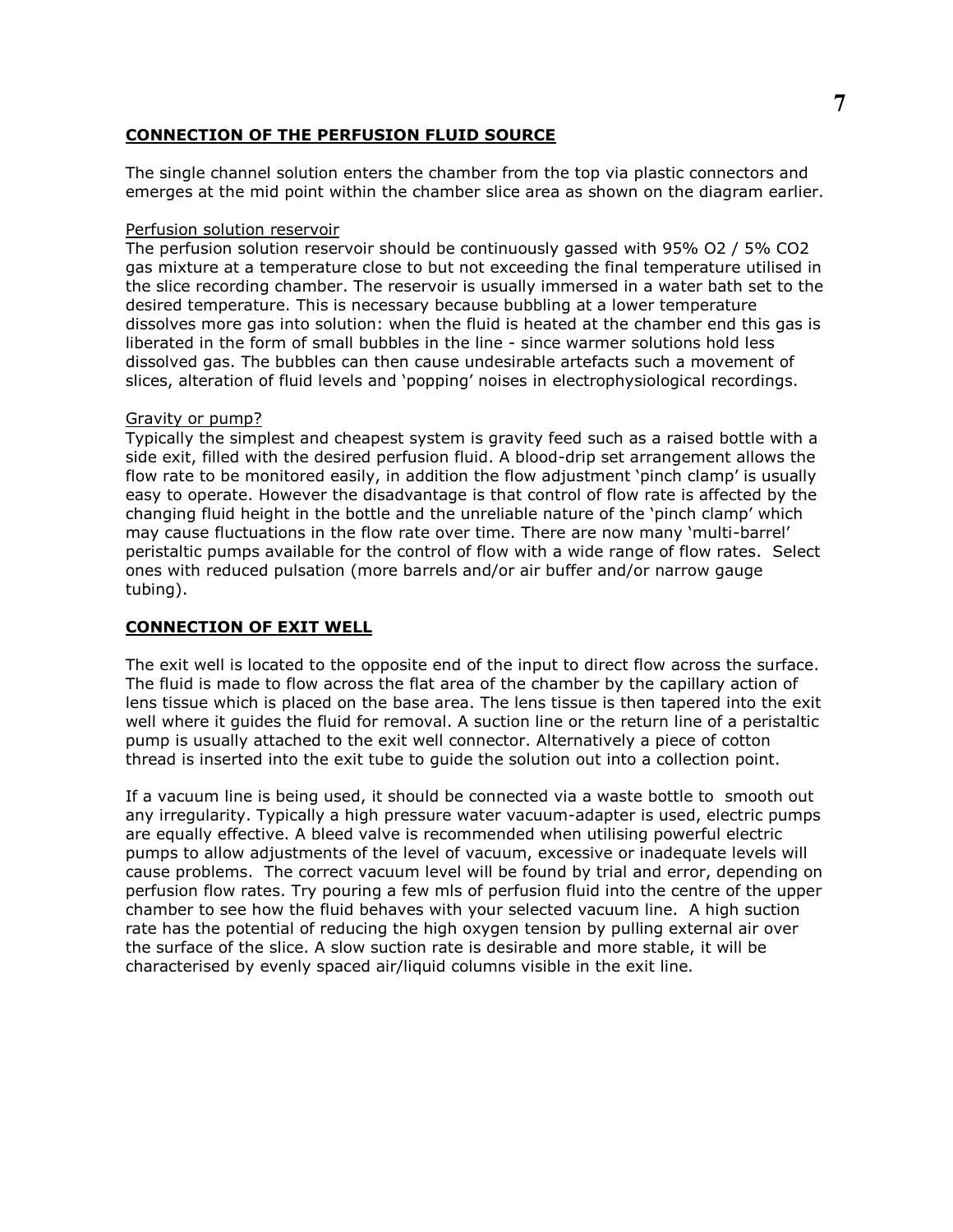If a peristaltic pump is being used with flow returning to the feed reservoir, the return flow rate should be at least four or five times the fluid inflow rate. In most cases it is necessary to fit a wider tube in the peristaltic pump for the return flow if the same pump is being used for the fluid feed.

#### **REFERENCE ELECTRODE CONNECTIONS**

A ground or reference can be introduced into the chamber via the narrow channel in between the two fluid feed lines as shown in the diagram opposite. This extends beyond the area occupied by the lid when positioned on the chamber.



Peristaltic pumps will sometimes also generate very sharp transients due to static discharges along the silicone rubber tubing within the pump mechanism. This may be eliminated by piercing a section of connecting silicone rubber tubing (at a suitable point close to the chamber) with a piece of chlorided silver wire and grounding this to the central grounding point of the recording apparatus. Another way is to spray the external peristaltic pump and tube mechanism with anti-static spray. This increases conductivity around the silicone tubing and prevents build-up of static charges.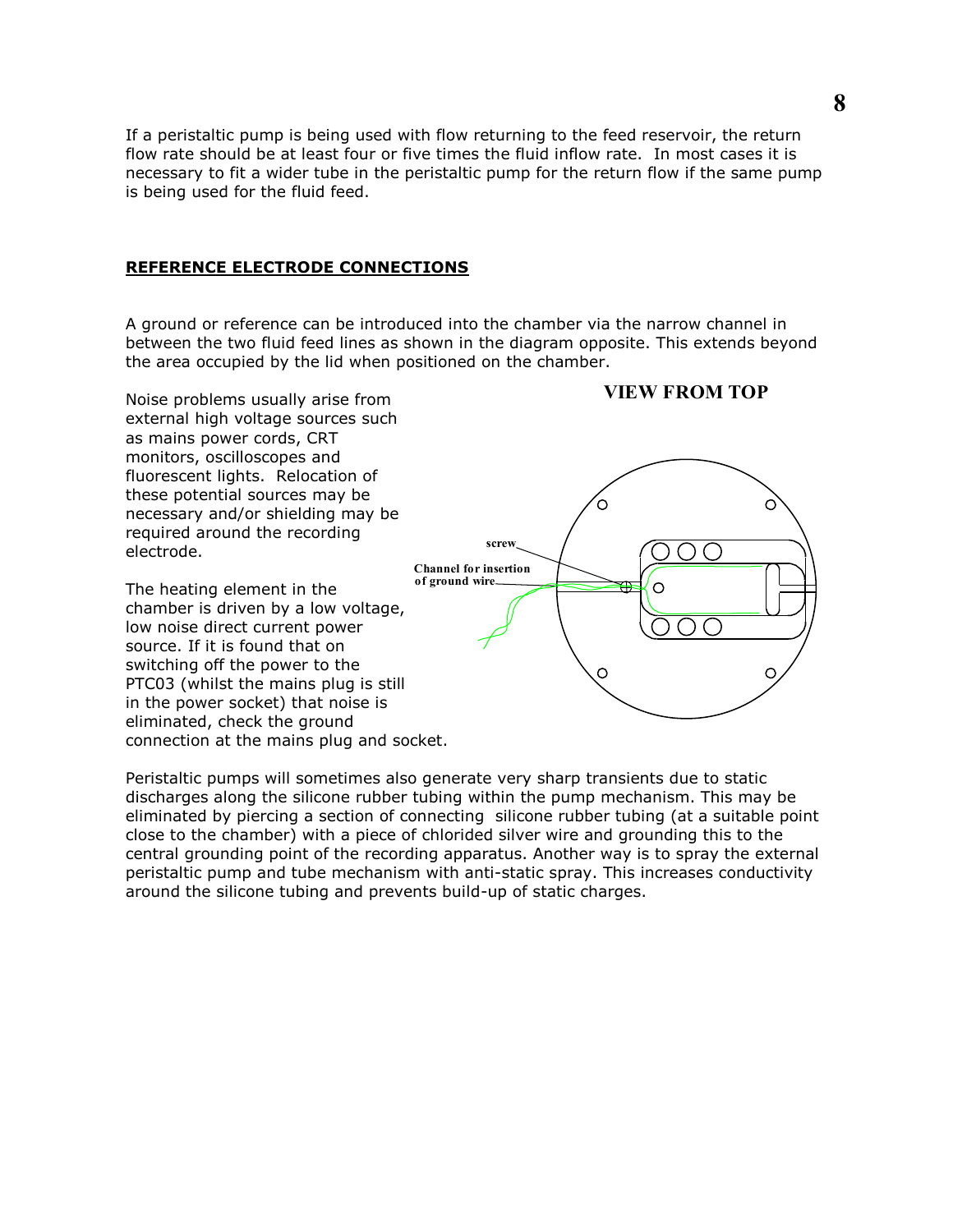#### **OPERATION WITHOUT TEMPLATES**

Cut a sheet of lens tissue into a rectangular shape to fit the flat area of the slice chamber. The lens tissue should be positioned close to but not on top of the input solution tube so that any bubbles can escape from the input line. It is sometimes desirable to have the input solution tube protrude slight above the surface so that bubbles breaking the surface do not interfere with electrophysiological recordings. (The chamber top can be opened and the tube pushed up to the desired height). At the other end of the lens tissue, form a taper and extend this into the exit well as described earlier. The flow of the perfusion fluid along the lens tissue is such that it bathes the slice whilst keeping the surface wetted with a thin film of fluid. Some researchers prefer to place a nylon net under the lens tissue. This helps increase the access of fluid from under the slice. The perfusion solution level can be raised slightly if required by adding a second layer of lens tissue around the slice. Changing the slope of the chamber slightly by altering the height of the fixing points on the base of the chamber will also affect flow rates and fluid levels.

The interface with the humidified, oxygenated atmosphere is a delicate balance of gas flow rates, humidification level, temperature and fluid flow rate. Excessively high gas flow rates will cause the surface of slices to become dry and to appear shiny or 'glazed' and the slice surface will be seen to resist the penetration of recording/stimulating electrodes. (Microscope illuminating lamps with high infra red heat output can produce the same effect).

Once the acrylic lid is in place and the flow within the chamber is stable, slices can be placed on the lens tissue. The dead-space volume within the PTFE tubing inside the chamber is approximately 0.5 ml. This can be reduced by reducing the length of tubing in the lower chamber but it will affect heat transfer to the solution when high flow rates are used.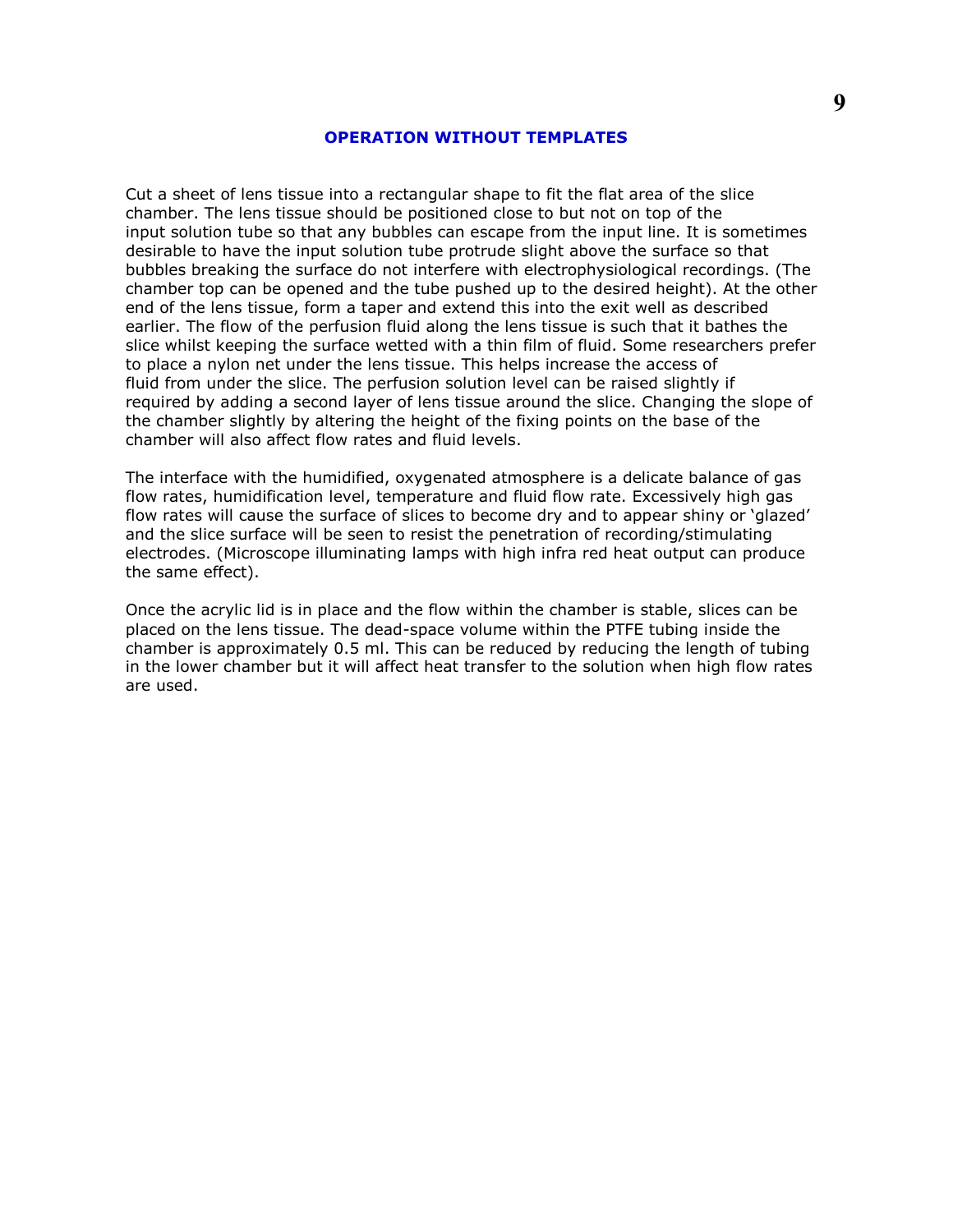#### **SINGLE AND DUAL CHANNEL OPERATION WITH TEMPLATES**

The chamber system is supplied with acrylic templates that fit into the flat area of the slice chamber. These allow operation with dead space volumes in the hundreds of micro litres range, excluding the volume of the PTFE feed tube which is approx 400ul. The templates have machined profiles in a diamond shape so as to encourage efficient flow around the slice preparation. Other design layouts can be supplied upon request.



#### **SCHEMATIC DIAGRAM**

The templates have an opening where the PTFE feed tube emerges from the base of the chamber and another opening at the location of the exit well. The area in between the two openings forms the feed and exit routes with a diamond shaped area in the centre for the slice preparation. The template fits into the base of the chamber and should not require sealing. Once lens tissue is laid on the base the solution will flow towards the exit well where the lens tissue over-hangs. If a seal is needed, lightly coat the base of the slice chamber with a layer of laboratory stopcock grease (inert silicone grease). Avoid applying excess amounts around the input PTFE tubes and prevent any grease spreading into the exit well as this can cause the suction to oscillate. Do not allow the grease to spread on to the top surface of the acrylic templates as this alters the way the perfusion solution flows in the channels of the template.